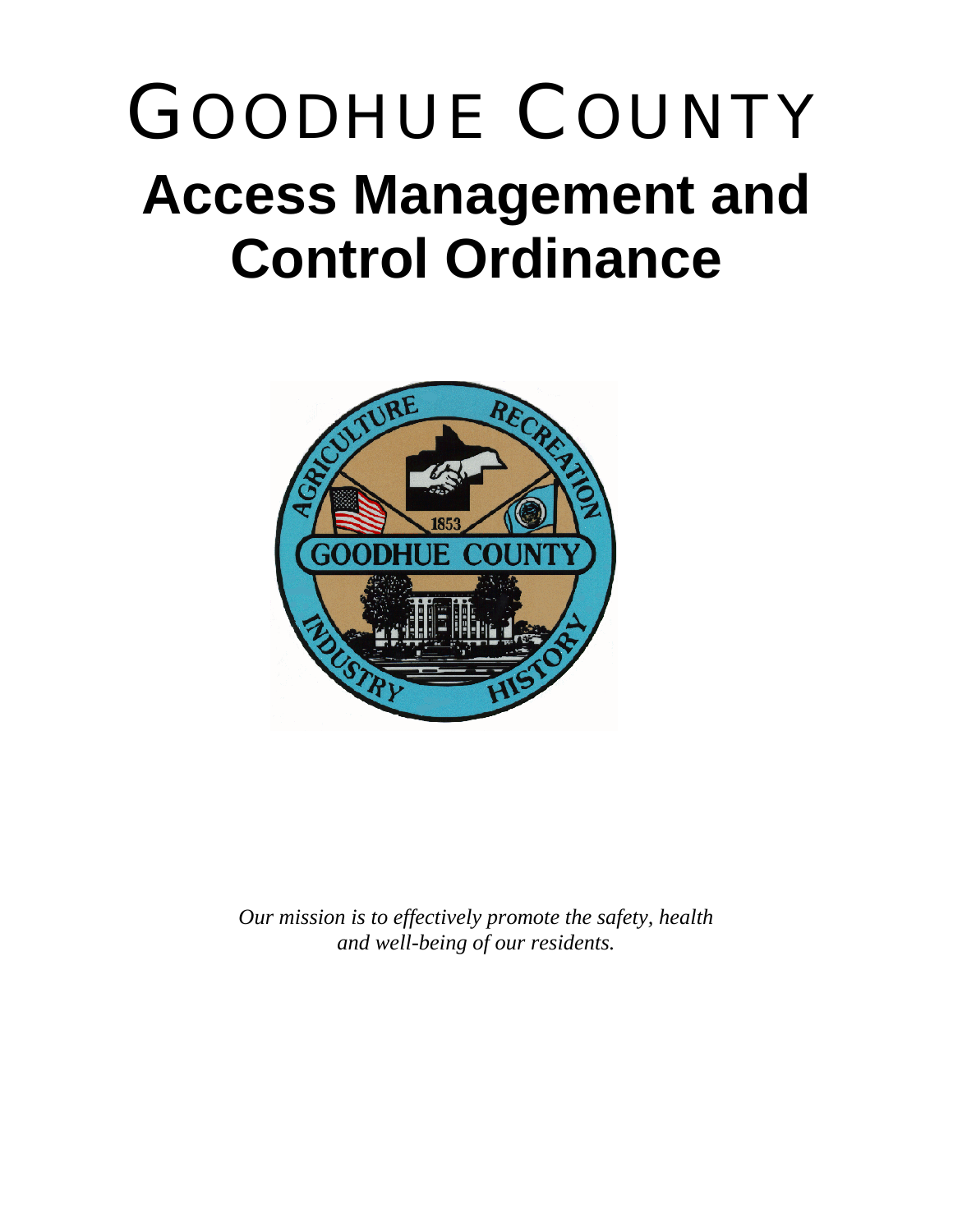## **Access Management and Control Ordinance**

### **Goodhue County, Minnesota**

Adopted April 4, 2006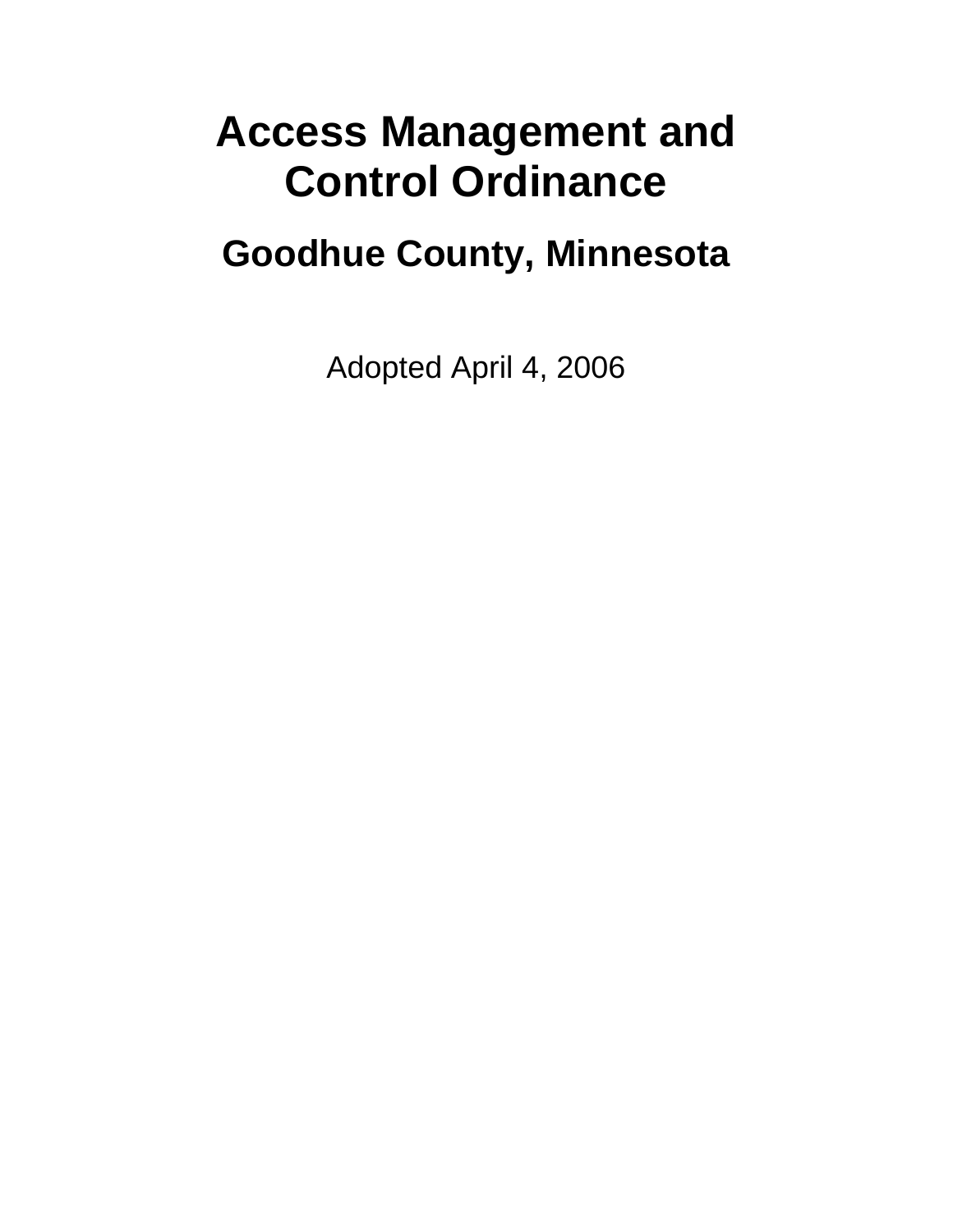### TABLE OF CONTENTS

| <b>SECTION 1. INTENT AND PURPOSE</b>                                            | 1              |
|---------------------------------------------------------------------------------|----------------|
| SECTION 2. SCOPE AND LEGAL AUTHORITY                                            | 1              |
| Subd. 1. Applicability                                                          | 1              |
| Subd. 2. Variances                                                              | $\overline{2}$ |
| Subd. 3. Amendments                                                             | $\overline{2}$ |
| Subd. 4. Enforcement and Penalties                                              | $\overline{2}$ |
| Subd. 5. Severability                                                           | $\overline{2}$ |
| <b>SECTION 3. RULES</b>                                                         | 3              |
| Subd. 1. Rules                                                                  | 3              |
| <b>SECTION 4. DEFINITIONS</b>                                                   | 3              |
| SECTION 5. GENERAL PROCEDURE FOR ACCESS                                         | 4              |
| Subd. 1. Procedures                                                             | 4              |
| Subd. 2. Spacing Criteria                                                       | 5              |
| <b>SECTION 6. DATA REQUIRED</b>                                                 | 6              |
| Subd. 1. Data Required for Access Permit                                        | 6              |
| SECTION 7. ACCESS DESIGN STANDARDS                                              | 7              |
| Subd. 1. Right-of-Way                                                           | $\overline{7}$ |
| Subd. 2. Geometric Design                                                       | 7              |
| <b>SECTION 8. ACCESS TRAFFIC STUDIES</b><br>Subd. 1. Traffic Study Requirements | 10             |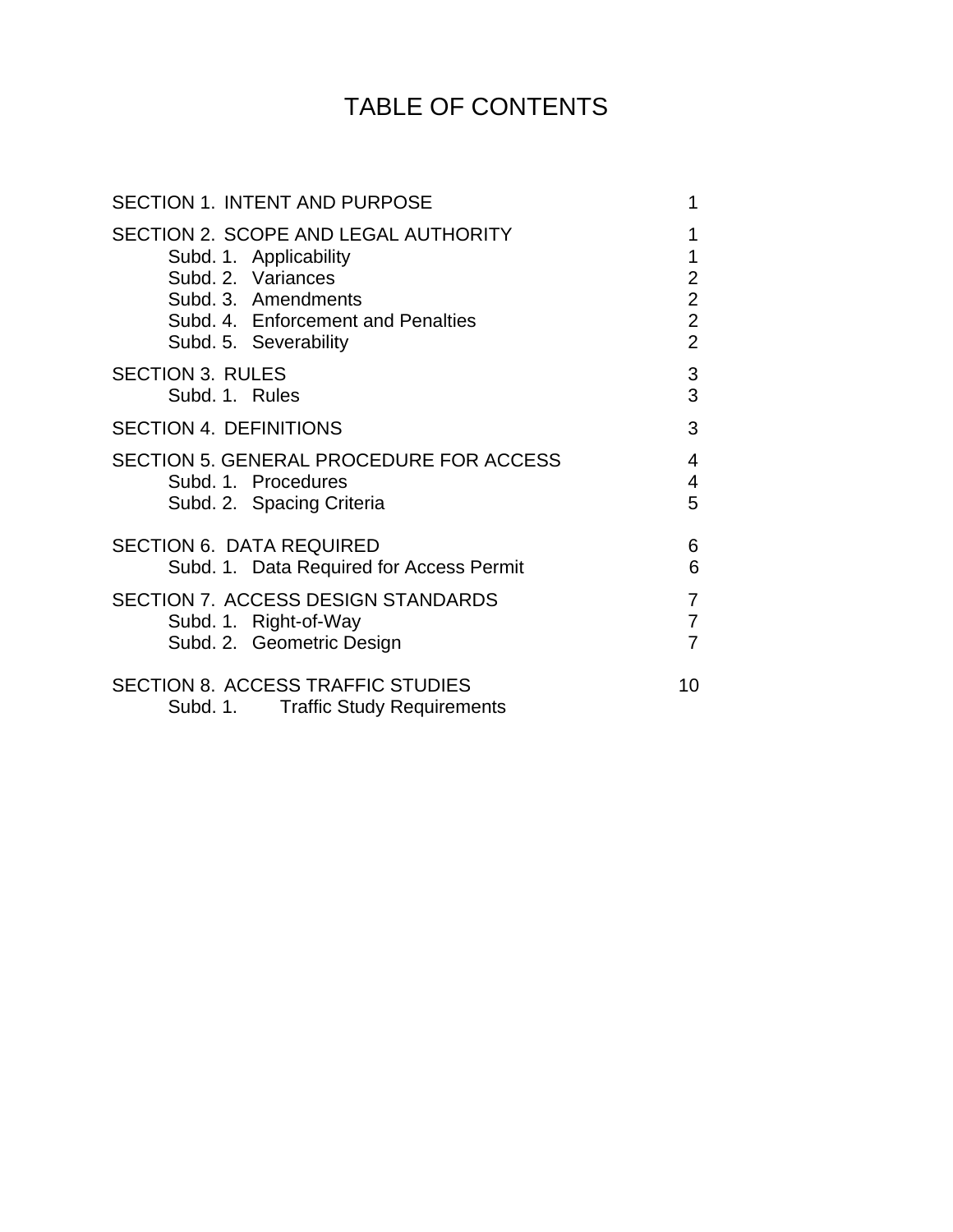This Ordinance shall be known, cited and referred to as the "Goodhue County Access Management and Control Ordinance", when referred to herein it shall be known as "this Ordinance".

#### **SECTION 1. INTENT AND PURPOSE**

The purpose of this Ordinance is to regulate and allow access to land adjacent to the Goodhue County (referred hereinafter as the County) road system while simultaneously preserving the flow of traffic on the surrounding road system in terms of safety, capacity, and speed. This ordinance will provide guidance to local property owners for obtaining access to the County roadway system without infringing on the mobility rights of the general public using the county roadway system. Controlled access will help preserve community character, promote economic development, protect land value, and protect the public's investment in its county road system.

#### **SECTION 2. SCOPE AND LEGAL AUTHORITY**

#### Subd. 1 Applicability

In interpreting and applying the provisions of this Ordinance, they shall be held to be the minimum requirements for the promotion of public health, safety, and general welfare of the public. Where the provisions of this Ordinance impose greater restrictions than those of any statute, other ordinance or regulation, the provisions of this Ordinance shall be controlling. Where the provisions of any statute, other ordinance or regulation impose greater restrictions than this Ordinance, the provisions of each statute, other ordinance, or regulation shall be controlling.

#### Subd. 2 Variances

The Goodhue County Board of Commissioners shall have the authority to grant variances from the requirements of this ordinance.

A. Procedure

Requests for variances, as provided within this Ordinance, shall be filed with the County Engineer on an official application form. The application shall also be accompanied by copies of detailed written and graphic materials fully explaining the proposed change. The County Engineer shall refer the application, along with all related information, to the Board of Commissioners for consideration.

- B. The County Engineer, on behalf of the Board of Commissioners, shall set the date for a public hearing. Notice of such hearing shall be published in the official newspaper of the County at least ten (10) days prior to the date of the hearing.
- C. A variance to the provisions of this ordinance may be issued to provide relief to the land owner in those cases where the application of the strict letter of the ordinance imposes particular hardship or practical difficulties to the property owner in the use of this land. A variance may be granted only in the event that the following circumstances exist:
	- 1. Exceptional or extraordinary circumstances apply to the property which do not apply generally to other properties and result from lot size or shape, topography, or other circumstances over which the owners of the property since the enactment of this ordinance have had no control.
	- 2. That literal interpretation of the provisions of this ordinance would deprive the applicant of rights commonly enjoyed by other properties.
	- 3. That the special conditions or circumstances do not result from the actions of the applicant.
	- 4. The variance requested is the minimum variance which would alleviate the hardship.
	- 5. The variance would not be materially detrimental to the purposes of this ordinance.
	- 6. Economic conditions or circumstances alone shall not be considered in the granting of a request.
- D. In considering all requests for a variance, the Board of Commissioners shall make a finding of fact as appropriate that the proposed actions will not: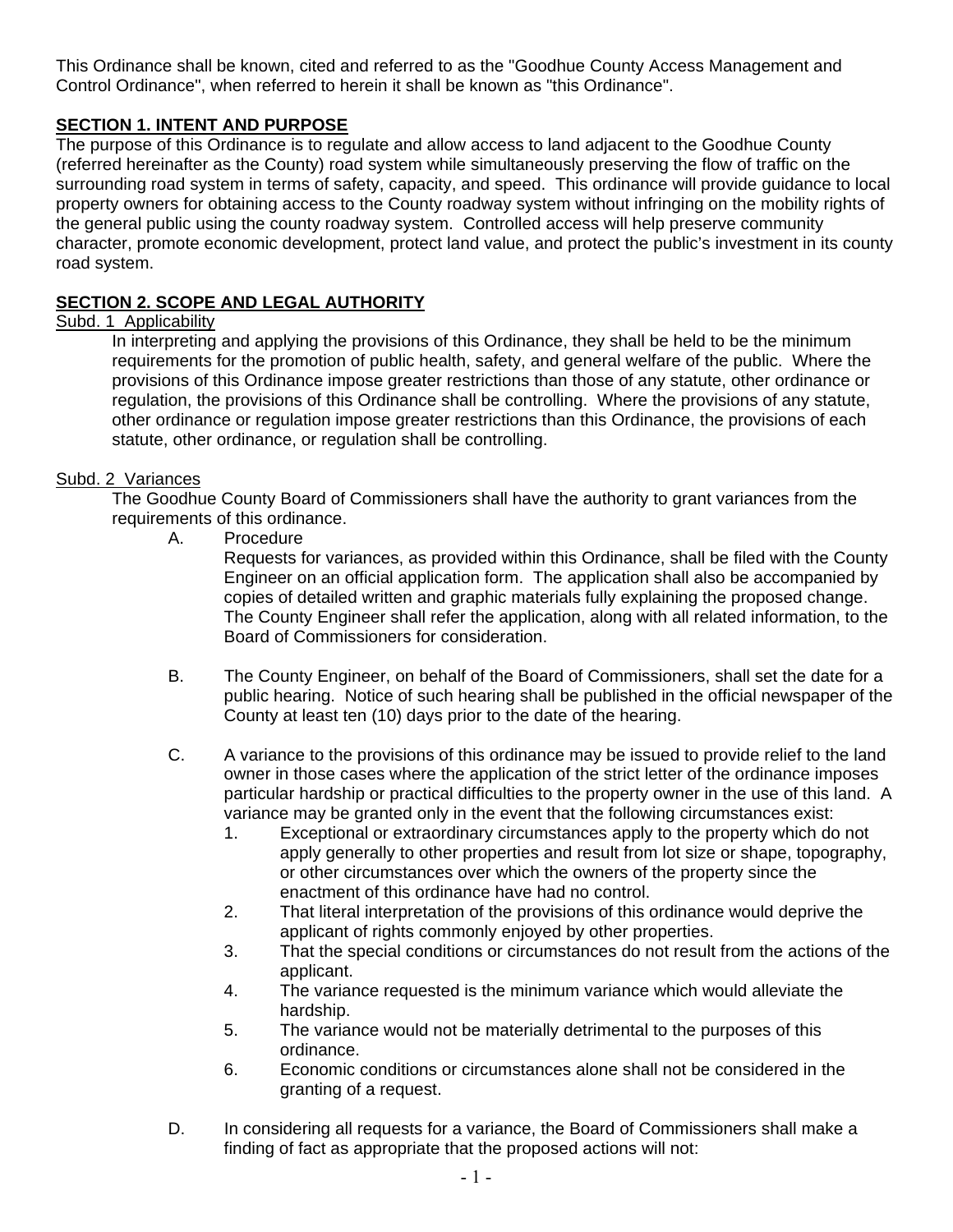- 1. Unreasonably increase the congestion in the public right of way.
- 2. Unreasonably decrease the safety of the public traveling on the public right of way.
- 3. Be contrary in any way to the spirit and intent of this ordinance.
- E. The Board of Commissioners and County staff shall have the authority to request additional information from the applicant or to retain expert testimony with the consent and at the expense of the applicant if said information is declared to be necessary by the County to review the request or to establish performance conditions in relation to this ordinance.
- F. Within sixty (60) days from the date of the first meeting at which the request was considered, the Board of Commissioners shall make a finding of fact and approve or disapprove the request with modifications, alterations, or differing conditions. Such modifications, alterations, or differing conditions shall be in writing and made part of the Board's records.
- G. All decisions by the Board of Commissioners in granting variances shall be final except that any aggrieved person shall have the right of appeal within thirty (30) days after receipt of notice of the decision to the district court.
- H. Reapplication for the same or substantially same variance shall not be accepted within six (6) months of denial by the Board of Commissioners. Any variance approved but not utilized within twelve (12) months of the date of approval shall become null and void.
- I. The Board of Commissioners shall have the authority to require a letter of credit, cash or other security when it is deemed necessary and appropriate.

#### Subd. 3 Amendments

The County Board may amend the procedures, standards, requirements and other provisions of this Ordinance upon recommendation of the County Public Works Director. The County shall hold a public hearing on the proposed amendment prior to recommending action to the County Board as specified in MS 394.26 and 394.30.

#### Subd. 4 Enforcement and Penalties

- A. This Ordinance shall be administered and enforced by Goodhue County Public Works Department (referred hereinafter as the Public Works Department) who is hereby designated the enforcing officer.
- B. Any person who violates any of the terms or provisions of this Ordinance shall be charged with a misdemeanor, punishable by a fine or by imprisonment as defined by Minnesota State Statute. All fines for violation shall be paid to the County Auditor.
- C. In the event of a violation or threatened violation of this Ordinance, the County Board may in addition to other remedies, institute appropriate actions or proceedings to prevent, restrain, correct, or abate such violations or threatened violations, and it shall be the duty of the County Attorney to institute such action.
- D. Each day that a violation is permitted to exist shall constitute a separate offense. The imposition of any fine or sentence shall not exempt the offender from compliance with the requirements of this Ordinance.

#### Subd 5. Severability

If any section, clause, provision, or portion of this Ordinance is adjudged unconstitutional or invalid by a court of competent jurisdiction, the remainder of this Ordinance shall not be affected thereby.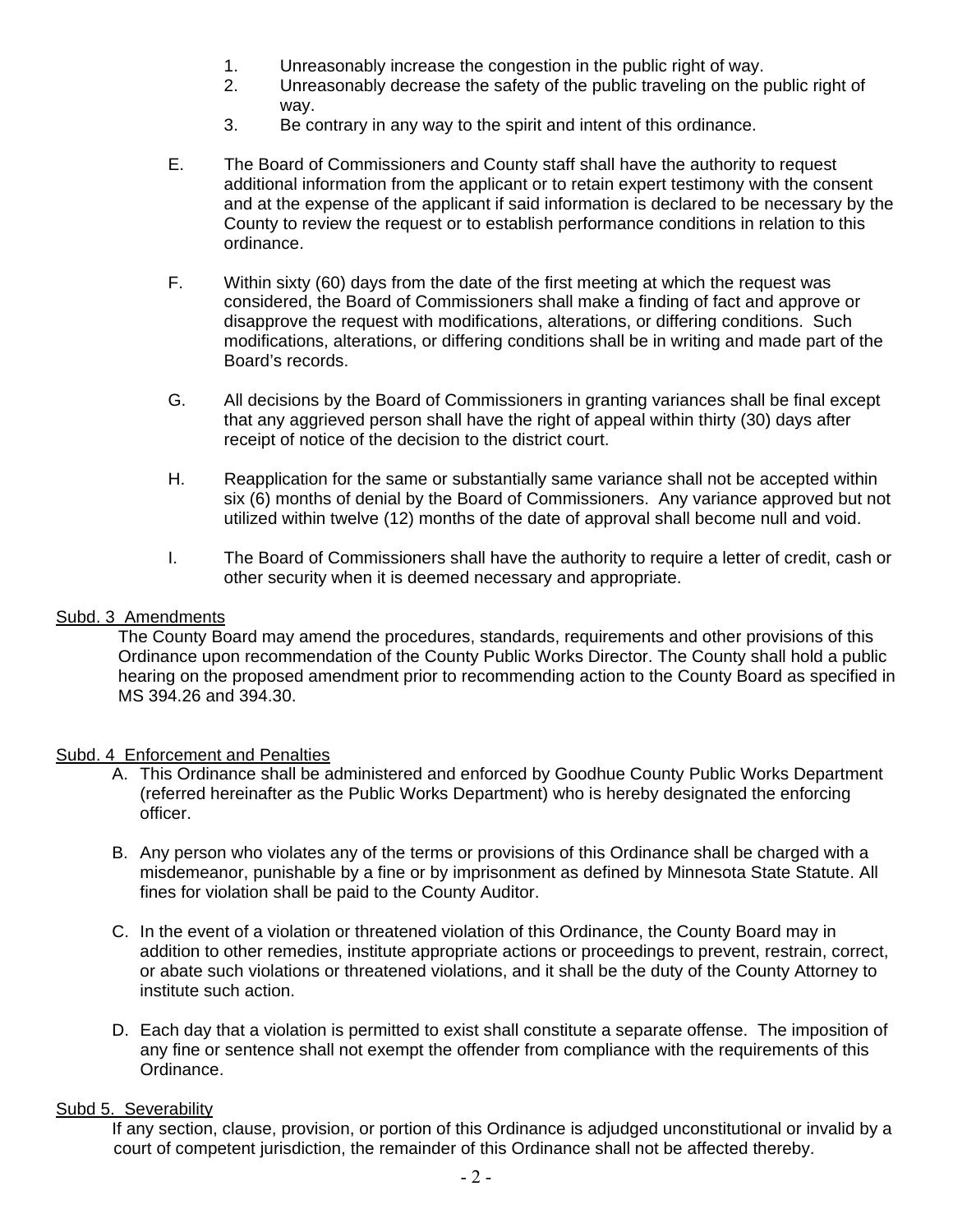#### **SECTION 3. RULES**

Subd. 1 Rules

- A. Words used in the present tense include the past and future tense; the singular number includes the plural and the plural includes the singular; the word "shall" is mandatory, and the words "should" and "may" are permissive.
- B. In the event of conflicting provisions in the text of these regulations, the more restrictive shall apply.

#### **SECTION 4. DEFINITIONS**

For the purpose of these regulations certain terms and words are hereby defined as follows:

ACCESS: any entrance point onto a county road such as: field entrance, farm entrance, residential driveway, commercial entrance, street, township road and/or ally.

ACCESS PERMIT: a document that is issued by the Public Works Department to authorize access to a county road.

ACCESS POINT: location along a roadway where access to private or public property is provided.

ARTERIAL ROAD: characterized by limited access and a greater capacity to move relatively large volumes of traffic in an expedient manner.

AVERAGE DAILY TRAFFIC (ADT): number of vehicles at a location derived from traffic counts and calculated per MN/DOT procedures.

BLIND DRIVEWAY: an access point that does not meet the minimum sight distance along the county roadway.

BY-PASS LANE: a widened area of the shoulder that allows the legal passing on the right side of a vehicle stopped in the through lane, slowing or waiting to turn left.

CONTROLLED ACCESS: Areas along roadways where the road authority has purchased the right of direct access to the roadway.

COLLECTOR ROAD: public roads which carry traffic from minor public roads to major public roads and highways; usually a county road.

CORNER CLEARANCE: distance from the intersecting street corner to the first access point.

DIVIDED ENTRANCE: an entrance divided by a median for separate in and out movements.

DRIVEWAY: an access point to a single residential property.

EASEMENT: a grant by an owner of land for the specific use of said land by the public, or to a person or persons.

ENTRANCE: an access point to agricultural fields, commercial, industrial, or public property.

ENTRANCE GRADE: percent (%) of vertical grade at an access point.

FUNCTIONAL CLASSIFICATION: the grouping of highways by the character of service they provide

INTERSECTION: an area in which two or more roadways join or cross at the same grade.

LANDING: a relatively flat area at the access point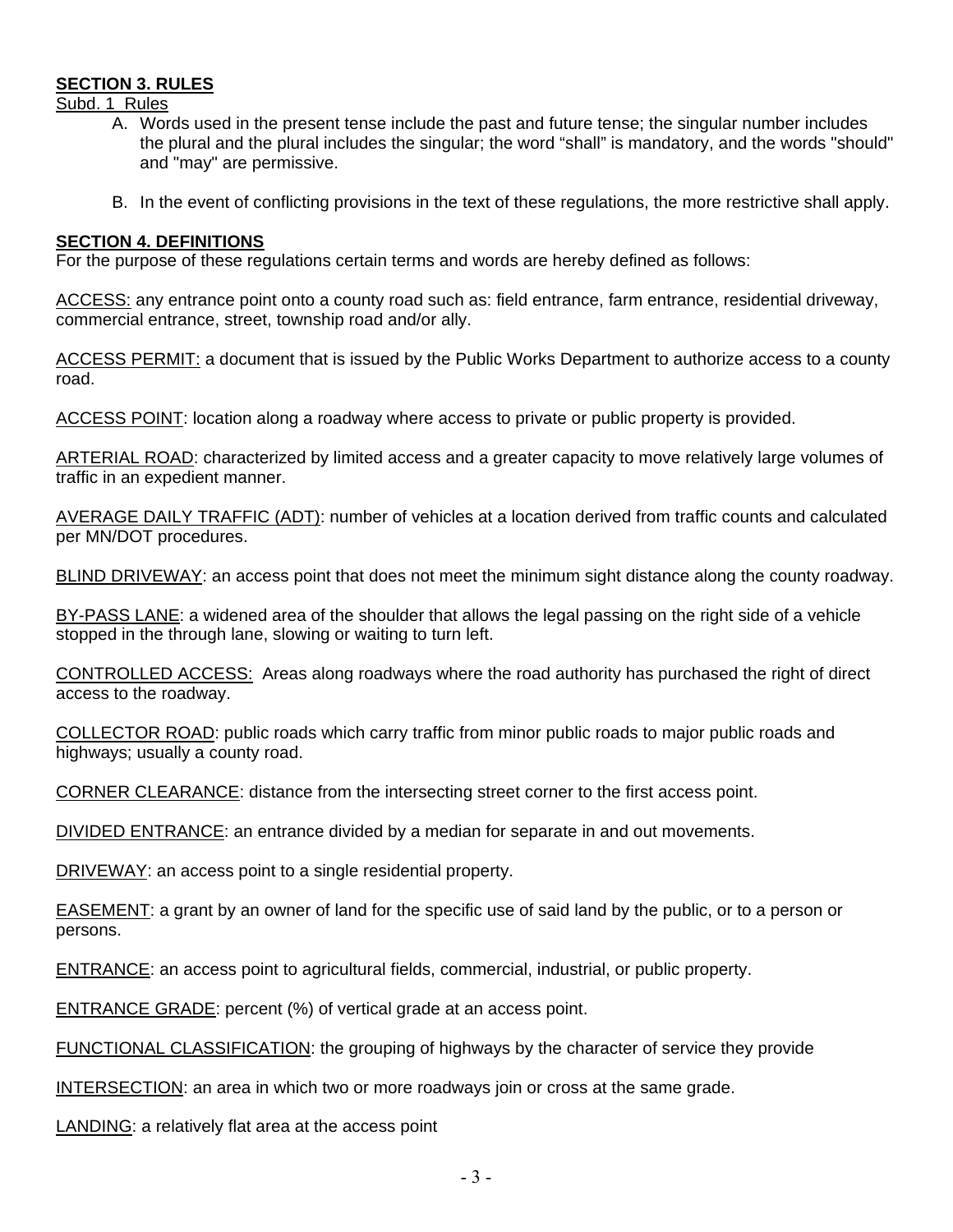LEVEL OF SERVICE: a rating system established to indicate the level of traffic flow along a road or at an intersection, with A being the best and F being the worst.

LOCAL ROAD: a public road designed primarily for access to abutting property and not intended to facilitate through traffic; usually a city street or township road.

MARGINAL ACCESS ROAD: a minor public road which is parallel and adjacent to an Arterial Roadway and which provides access to abutting properties and protection from through traffic on the adjacent high volume roadway.

MEDIAN: area in the middle of a divided roadway.

RIGHT IN/RIGHT OUT ACCESS: an access with a closed median so that left turns are not allowed in or out of the access.

RIGHT-OF-WAY: the land covered by a public road or other land dedicated for public use or for certain private use.

ROADWAY: generally refers to public streets, roads and highways.

RURAL AREAS: areas outside the boundaries of urban areas. Rural area road systems typically have shoulders and ditches.

SETBACK: the distance from the right-of-way line to where a structure may be placed.

SIDE SLOPE: slope of ditch away from the shoulder of a roadway.

SIGHT DISTANCE: the distance a driver can see along a roadway as established by procedures outlined in the Minnesota Manual of Uniform Traffic Control Devises (MMUTCD).

TRAFFIC STUDY: an in-depth investigation into the current and projected traffic patterns at a specific location.

TURNLANE: a lane separate from the through lane(s) designated for left or right turns from the through road.

URBAN AREAS: are incorporated areas within boundaries set by local officials. Urban streets typically have cross sections including curb and gutter and/or parking areas designated for vehicles.

#### **SECTION 5. GENERAL PROCEDURE FOR ACCESS**

Subd. 1 Procedures

- A. New access onto a county roadway requires an access permit. All Access/Driveway Application/Permit requests shall be subject to review and approval by the Public Works Department. New access is not allowed in areas with Controlled Access. *NOTE:* a property split does not create a right for a new access for contiguous parcels under common or related ownership and parcels that are part of a single development plan.
- B. Revised use of or improvement to an existing access onto a county roadway requires an access permit and shall be subject to review and approval by the Public Works Department. Access is granted for a specific use. If the land owner proposes to change the current use of an access point, a new permit is required since the location of a particular access may be suitable for one use but not for another. This includes changing the use of an existing field approach.
- C. Development proposal or plat adjacent to an existing or proposed county roadway requires an access permit and shall be subject to review and approval by the Public Works Department. Preliminary site drawings shall be submitted on standard size (22" x 34") plan sheets detailing the layout of the development and include data as listed in Section 6 – Data Required of this ordinance.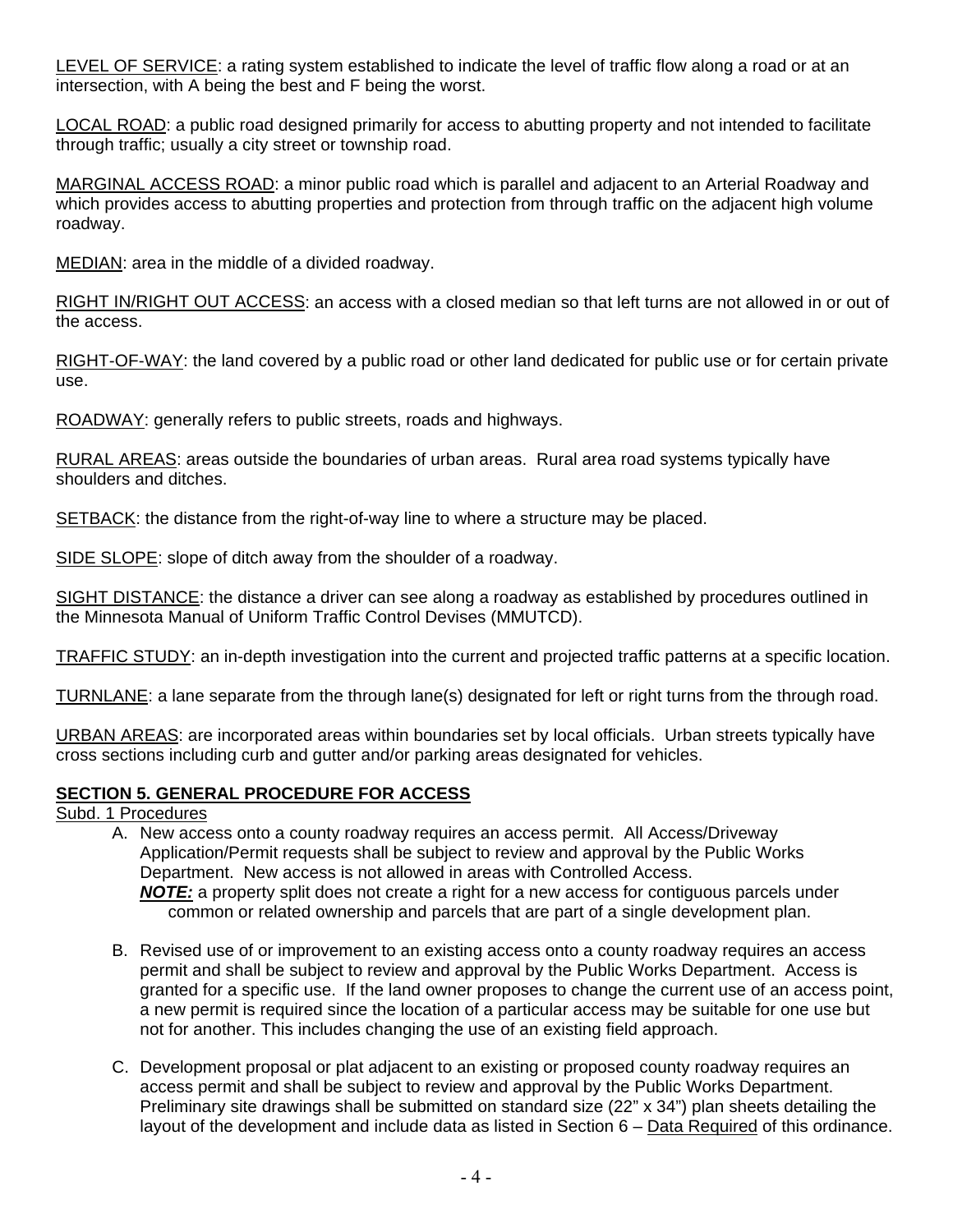Development includes a change in land use designation, subdivision of land or lot split, or any commercial or industrial use of land.

*NOTE: Although review and approval from the Public Works Department are not required for the annexation of land proposed for development, it is strongly encouraged.* 

*Access permits will be reviewed in light of current and future conditions anticipated in the Goodhue County Transportation Plan for 2004 – 2025.* 

#### Subd. 2 – Spacing Criteria

This subdivision covers the minimum spacing required between new and existing intersections and access points onto Goodhue County's roadway system.

|                                         |                    |                 |                                                                                | <b>Intersection Spacing</b>                     |                                                           |                                                                                 |  |
|-----------------------------------------|--------------------|-----------------|--------------------------------------------------------------------------------|-------------------------------------------------|-----------------------------------------------------------|---------------------------------------------------------------------------------|--|
|                                         | <b>Typical</b>     |                 | Full                                                                           | Right-In/                                       |                                                           |                                                                                 |  |
|                                         | <b>Function</b>    | <b>Facility</b> | <b>Median</b>                                                                  | Right-                                          | <b>Signal</b>                                             |                                                                                 |  |
| <b>Area Type</b>                        | <b>Class</b>       | <b>Type</b>     | Opening                                                                        | Out                                             | <b>Spacing</b>                                            | <b>Private Access</b>                                                           |  |
|                                         |                    | Divided         | $\frac{1}{2}$ Mile                                                             | $\frac{1}{4}$ Mile                              |                                                           |                                                                                 |  |
| Rural                                   | Minor<br>Arterials | Undivided       | $\frac{1}{2}$ Mile                                                             | 1/4 mile, if part<br>of local street<br>network | $\frac{1}{2}$ Mile                                        | Only if there are no other<br>alternatives                                      |  |
| Developing                              | Minor              | Divided         | $\frac{1}{4}$ Mile                                                             | $\frac{1}{8}$ Mile                              | $\frac{1}{4}$ Mile                                        | Only if there are no other                                                      |  |
| Urban                                   | Arterials          | Undivided       | $\frac{1}{4}$ Mile                                                             | X                                               |                                                           | alternatives                                                                    |  |
| Fully<br>Developed<br>Urban             | Minor<br>Arterials | All             | 300-660 feet dependent upon<br>block length, based<br>Municipality's standard  |                                                 | $\frac{1}{4}$ Mile                                        | Only if there are no other<br>alternatives                                      |  |
|                                         |                    |                 |                                                                                |                                                 |                                                           |                                                                                 |  |
| Rural                                   | Collectors         | A11             | Per Table 5.2                                                                  |                                                 | $\frac{1}{2}$ Mile                                        | 200 feet and subject to<br><b>Intersection Functional</b><br>Area               |  |
| Developing<br>Urban                     | Collectors         | All             | Per Table 5.2                                                                  |                                                 | $\frac{1}{4}$ Mile                                        | 200 feet and subject to<br><b>Intersection Functional</b><br>Area               |  |
| Fully<br>Developed<br>Urban             | Collectors         | All             | 300-660 feet dependent upon<br>block length, based<br>Municipality's standard  |                                                 | $\frac{1}{8}$ Mile                                        | 200 feet, Municipality's<br>standards or Intersection<br>Functional Area        |  |
|                                         |                    |                 |                                                                                |                                                 |                                                           | 200 feet and subject to                                                         |  |
| Rural                                   | Local              | A11             | Per Table 5.2                                                                  |                                                 | As<br><b>Intersection Functional</b><br>warranted<br>Area |                                                                                 |  |
| Developed<br>and<br>Developing<br>Urban | Local              | All             | 300-660 feet dependent upon<br>block length, based<br>Municipality's standard. |                                                 | As<br>warranted                                           | 200 feet, Municipality's<br>standards or Intersection<br><b>Functional Area</b> |  |

#### **TABLE 5.1 NEW INTERSECTION AND PRIVATE ACCESS SPACING REQUIREMENTS**

#### **TABLE 5.2**

#### **Minimum Spacing and Sight Distance Requirements for Intersections and Access Points onto County Roadways**

| <b>Speed Limit (mph)</b> | Standard (feet) | Minimum (feet) |
|--------------------------|-----------------|----------------|
| 30                       | 325             | 200            |
| 35                       | 400             | 250            |
| 40                       | 475             | 325            |
| 45                       | 550             | 400            |
| 50                       | 650             | 475            |
| 55                       | 725             | 550            |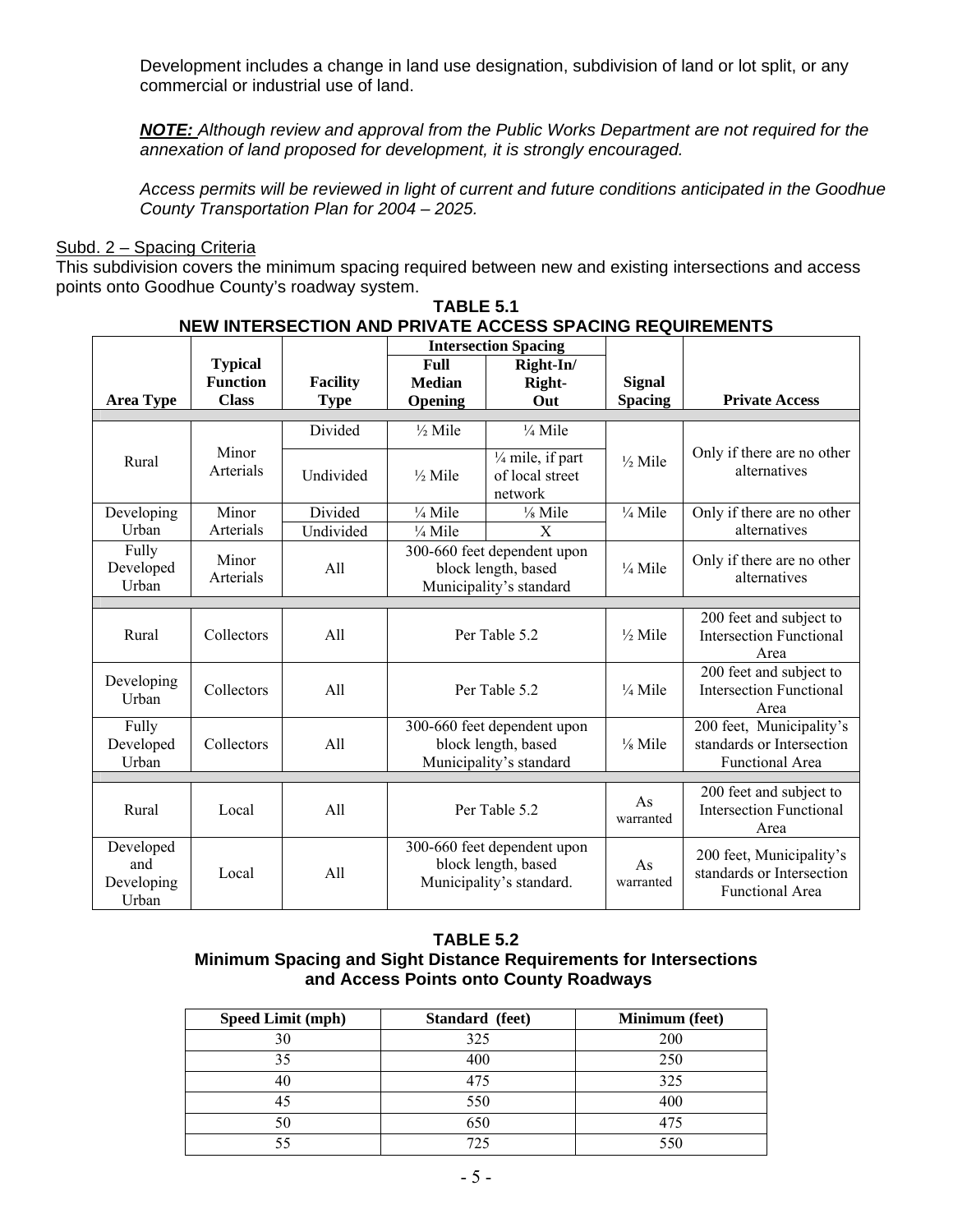- A. All new intersections shall meet the 'Standard' spacing requirements shown above. It is recognized that some layouts will not meet the Standard spacing requirement due to topographical conditions. The Public Works Department may consider layouts with a shorter spacing. This determination will be considered using engineering judgment on a case by case basis. It is also recognized that some situations may require longer spacing distances which may be imposed when justified based on safety concerns.
- B. All new intersections shall also provide the 'Standard' sight distance requirement shown above. It is recognized that some layouts will not meet the Standard sight distance requirement due to topographical conditions. The Public Works Department may allow layouts meeting the minimum sight distance and this decision will be made on a case by case basis. If minimum sight distance is not available anywhere along the property requesting the new intersection, then the developer may be allowed to re-grade the county road or highway at the developer's expense under permit from the Public Works Department.
- C. Number of Access Points: The number of access points provided shall be the minimum needed to provide adequate access capacity for the site. Evidence of Level of Service F operations for individual public street movements at access locations is a primary indication that a redesign or other reconsiderations (see Section 8, H) are in order.
- D. High volume private accesses such as shopping malls, large commercial, industrial, etc. with volumes over 1,000 ADT will meet the same standards as a public road.
- E. Developing Urban includes all roads within each city's Urban Fringe area as shown in the County's Zoning Ordinance
- F. In reviewing all access requests, sight distance shall be a primary safety consideration. A second access to a property may not be allowed if the above minimum sight distances are not available.
- G. New access points (including driveways) must meet the spacing requirements in Table 5.1 and the sight distances in Table 5.2. Situations where the above spacing requirements are not met for new access points will be considered using engineering judgment on a case by case basis. If the above sight distances are not achievable then the request will considered using engineering judgment on a case by case basis, and the application may be denied if there are other accesses to the property available, or a 'Blind Driveway' sign and a hold harmless agreement may be required.

#### **SECTION 6. DATA REQUIRED**

#### Subd 1. Data Required for Access Permit

A. Identification and Description of proposed new/revised use access - Non-development

- 1) Land owners name, current address, and phone number.
- 2) Location Description:
	- a. include the road number the access will be coming onto;
	- b. indicate the direction the access will be entering the roadway;
	- c. include the township name and section number in which the proposed access is located.
	- d. Indicate parcel number.
- 3) Indicate the purpose for the access (i.e. residence, field entrance, commercial)
- 4) Indicate number of existing driveways to the parcel where new access is requested.
- 5) Indicate if a building permit has been applied for.

#### B. Identification and Description of proposed new/revised use access - Development

- 1) Land owners name, current address, and phone number.
- 2) Location Description:
	- a. include the road number the access will be coming onto;
	- b. indicate the direction the access will be entering the roadway;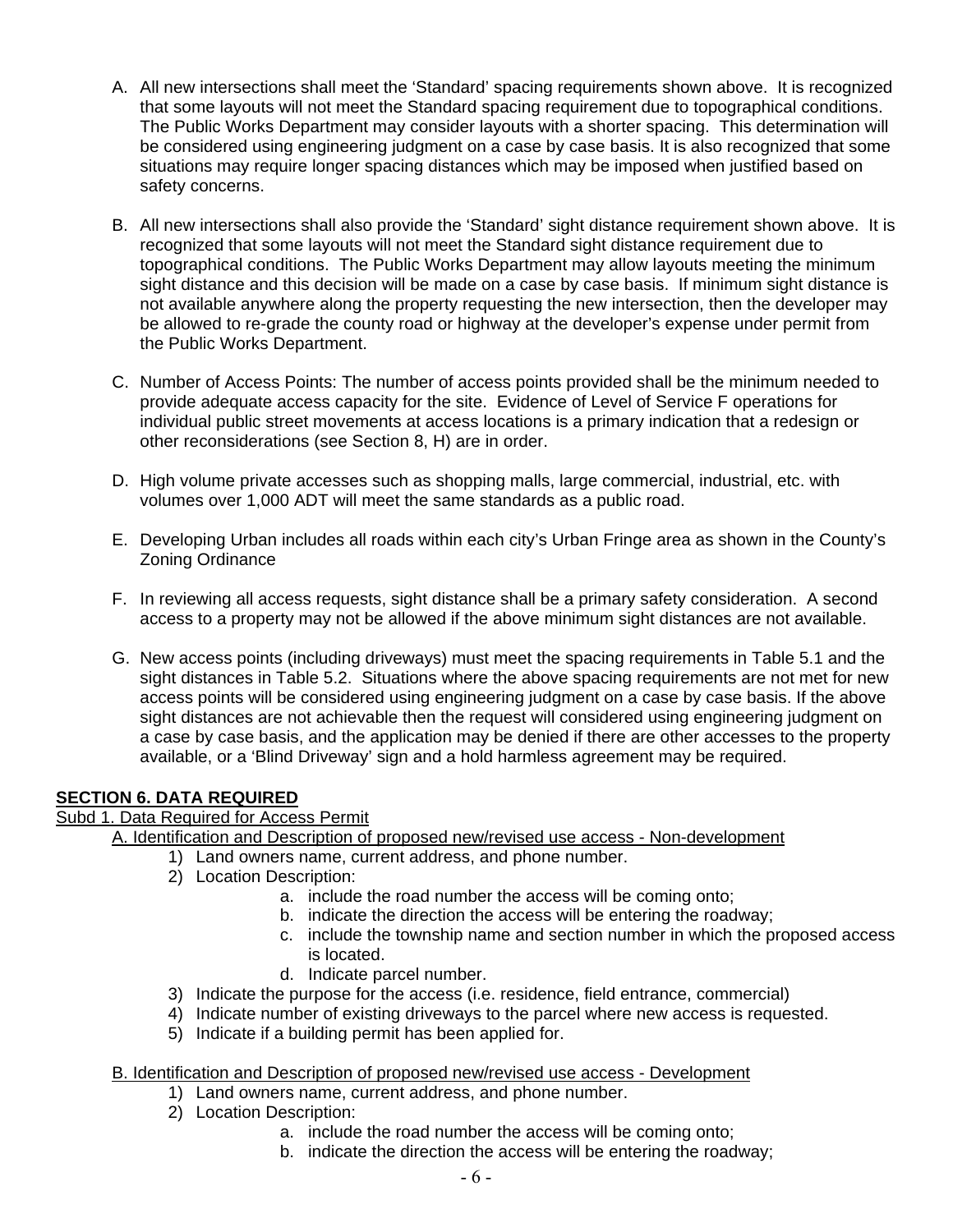- c. include the township name and section number in which the proposed access is located.
- d. Indicate parcel number.
- 3) Indicate the purpose for the access (i.e. residence, field entrance, commercial)
- 4) Indicate number of existing driveways to the parcel where new access is requested.
- 5) Indicate if a building permit has been applied for.
- 6) Plat
- 7) Grading plan showing drainage
- 8) Intersecting road geometric design diagram (width, radius, grade, etc.)
- 9) Plan

#### **SECTION 7. ACCESS DESIGN STANDARDS**

- Subd. 1 Right-of-Way
	- A. Right-of-way shall be dedicated through the platting process. If additional right-of-way cannot be dedicated (e.g. development proposal not part of a platting action), local building setbacks shall account for future right-of-way needs as determined by Goodhue County Public Works Department.
	- B. Right-of-way width includes the minimum property necessary for the recommended roadway design under normal conditions. Generally, the minimum right-of-way of 60 feet from centerline provides sufficient space for the roadway itself, traffic control devices, snow storage, and other maintenance activities for a typical county roadway.
	- C. Additional right-of-way and/or easements may be necessary to accommodate significant changes in elevation as well as turn lanes at intersections, sidewalks and trails, and public utilities. Right-ofway requirements may be increased at the discretion of the Public Works Department for sitespecific circumstances, such as additional right-of-way at intersections to accommodate turn lanes and trails/sidewalks.

#### Subd. 2 Geometric Design

The design for all new intersecting roads and access points onto Goodhue County roadways shall meet MNDOT Standards.

- A. All accesses onto county right-of-way shall be aligned to be straight and perpendicular to the centerline of the adjacent county roadway, within the limits of the county right-of-way.
- B. All facilities such as signs, entrance medians (divided entrances), fencing, etc. shall be placed or constructed outside of the permanent county right-of-way.
- C. Culverts constructed/placed within the county right-of-way, as part of an access, generally shall be a minimum of 24 inches in diameter (subject to the discretion of the Public Works Department). 1:6 safety aprons and grates are required on roadways where the approaches have been graded to 1:6 slopes. Plastic pipe will not be used on accesses to the county right-of-way.
- D. Wherever Possible:

1) The location of the new access point shall be aligned with street accesses and/or entrances on the opposing side of the roadway to create four way intersections. Off-set (dog leg) intersections within the spacing criteria listed in Table 5.2 are to be avoided.

2) Access points to commercial areas will be combined through service roads or common access points.

3) Access locations will be directed onto roadways with a lower functional classification or lower traffic volume.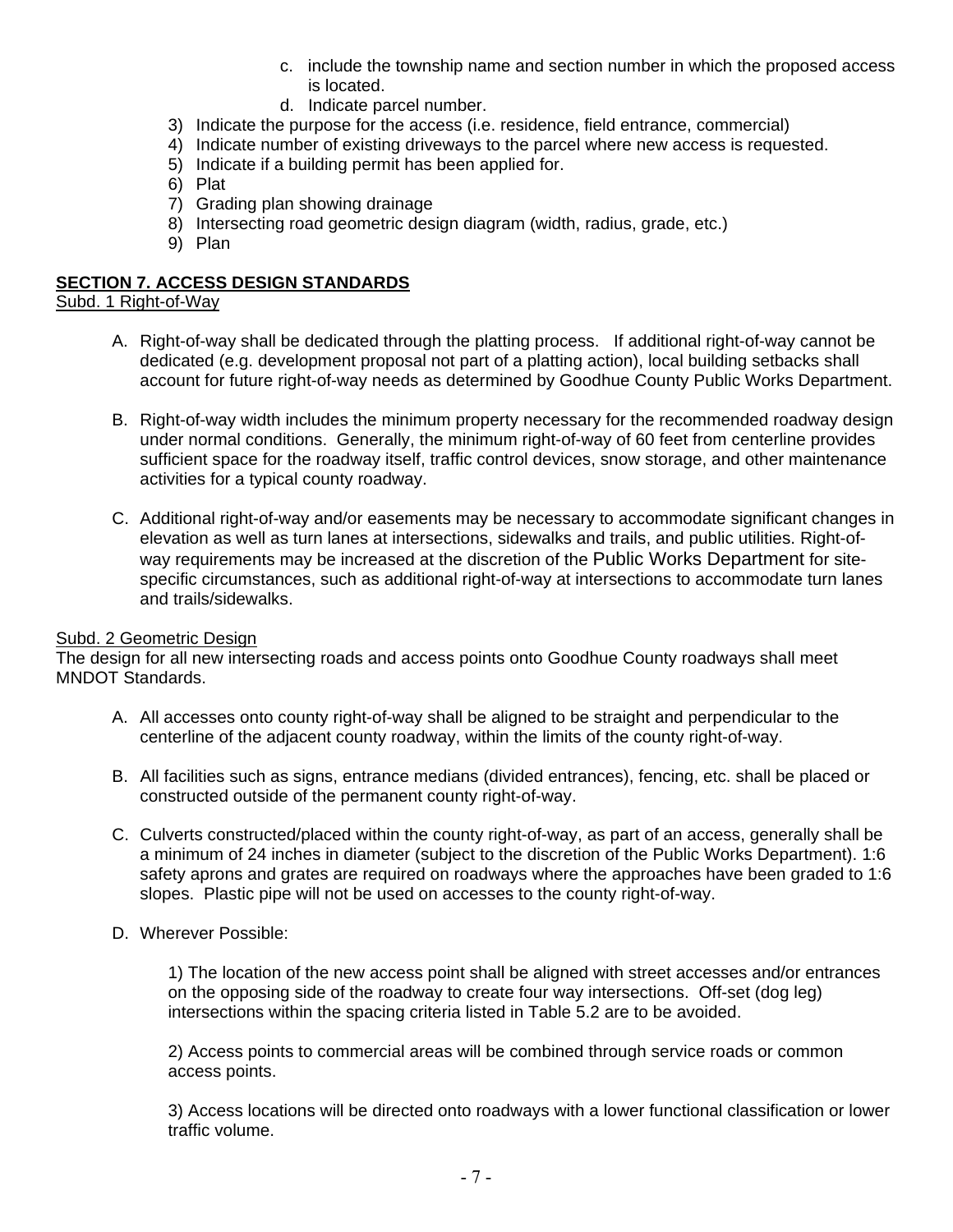- E. Intersection Functional Area: The stacking distance back from an intersection on an arterial or collector will be considered when determining if a new access point will be allowed. A new full access point will not be allowed within a fully developed left turn lane, a right in/right out access may be considered if no other access option is available.
- F. New intersecting roads shall include the installation of new intersection lighting. The County will not be responsible for the maintenance or electrical bill for this new lighting.

|                                                             | <b>Local Roads and Collectors</b> |         |                     |  |  |
|-------------------------------------------------------------|-----------------------------------|---------|---------------------|--|--|
| Design Criteria                                             | Minimum                           | Maximum | Standard            |  |  |
| Entrance Angle / skew (degrees)                             | 70                                | 110     | 90                  |  |  |
| Width (feet) $(1)$                                          | 24                                | 36      | 24                  |  |  |
| Corner Clearance <sup>(2)</sup> (feet)                      | 60                                | 820     | See Table 5.1 & 5.2 |  |  |
| Radius (feet)                                               | 25                                | 60      | 35                  |  |  |
| Entrance Grade (percent)                                    | 0                                 | ±7      | $-2.5$              |  |  |
| Landing (feet)                                              | 25                                |         | 50                  |  |  |
| Landing grade (percent)                                     | 0.5                               | 2.0     | 0.5                 |  |  |
| Side Slope <sup>(3)</sup> (feet:feet)                       | 1:4(6)                            |         | 1:4(6)              |  |  |
| <b>Turn Lanes</b><br><b>E</b> Length (feet)<br>Width (feet) | 480<br>12                         | 14      | 12                  |  |  |

#### **TABLE 7.1**

#### **DESIGN DETAILS FOR NEW ROADS INTERSECTING COUNTY ROADWAYS**

See MNDOT's Road Design Manual *and Standard Plate 9000D* for additional information

#### *Notes*:

**(1)** 36 foot width may be allowed with an urban section.

**(2)** The closest access point to an intersection may need to be outside the functional area of that intersection depending on the local geometric and traffic characteristics of both roadways involved in the intersection. Functional area of an intersection may be up to 820 feet.

(3) New side slopes of 1:6 are required when other approaches on the roadway are 1:6

*Remainder of this page left blank intentionally.*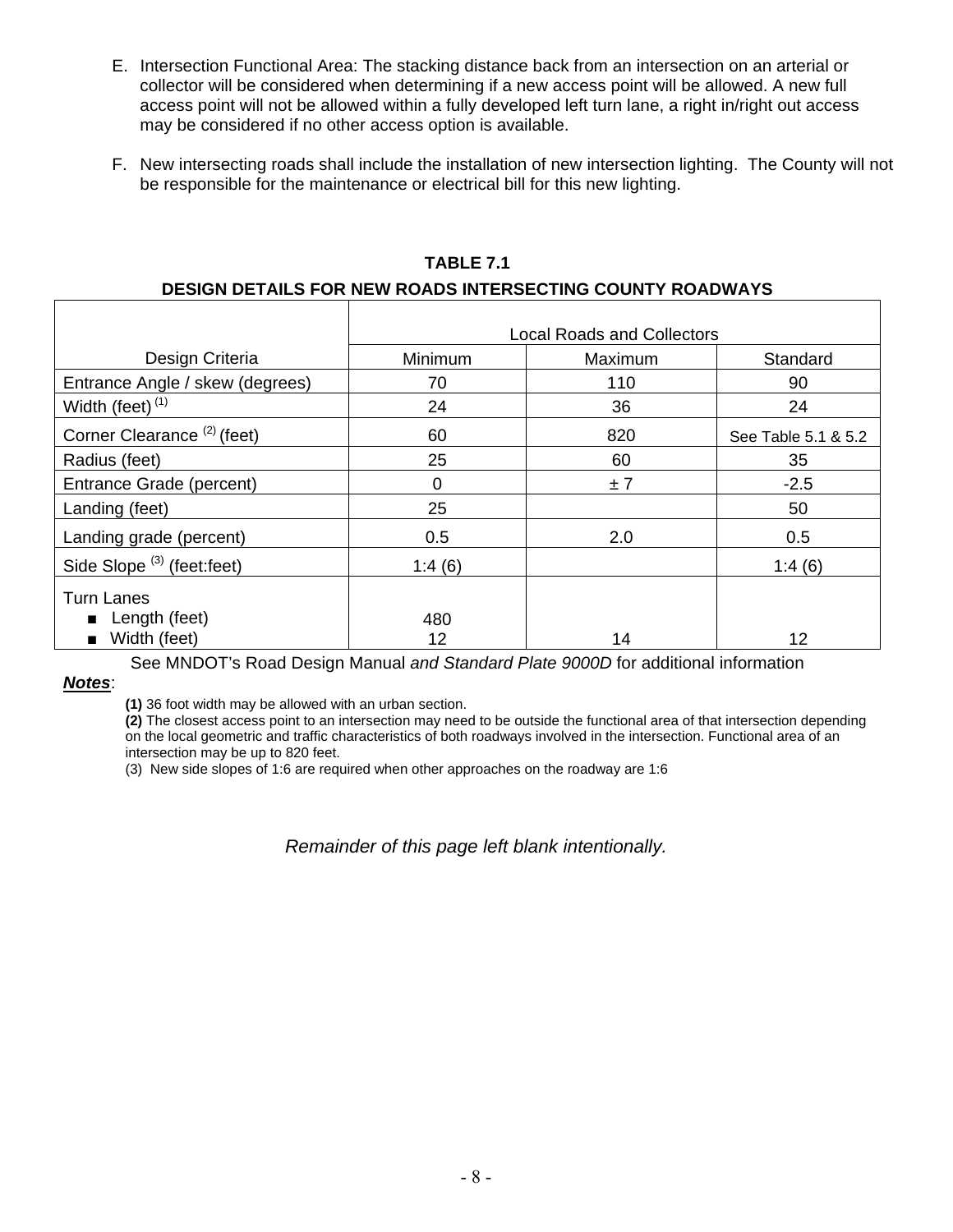#### **TABLE 7.2 DESIGN DETAILS FOR ACCESS POINTS (INCLUDING DRIVEWAYS) ONTO COUNTY ROADWAYS**

|                                         | <b>Residential</b> |             | Commercial -<br><b>Industrial - Farm</b> |          |             | Field<br>Approaches |          |             |                |
|-----------------------------------------|--------------------|-------------|------------------------------------------|----------|-------------|---------------------|----------|-------------|----------------|
| Design Criteria                         | Min                | Max         | <b>Desired</b>                           | Min      | Max         | <b>Desired</b>      | Min      | Max         | <b>Desired</b> |
| Entrance Angle / skew                   |                    |             |                                          |          |             |                     |          |             |                |
| (degrees)                               | 70                 | 110         | 90                                       | 70       | 110         | 90                  | 70       | 110         | 90             |
| Width $(1)$ (feet)                      | 16                 | 24          | 24                                       | 24       | 32          | 32                  | 20       | 32          | 20             |
|                                         |                    |             | See                                      |          |             |                     |          |             | See            |
|                                         |                    | See         | Table                                    |          | See         | See                 |          | See         | Table          |
|                                         |                    | <b>Note</b> | 5.1 &                                    |          | <b>Note</b> | Table               |          | <b>Note</b> | 5.1 &          |
| Corner Clearance <sup>(2)</sup> (feet)  | 60                 | 2           | 5.2                                      | 60       | 2           | 5.1 & 5.2           | 60       | 2           | 5.2            |
| Radius (feet) <sup>(3)</sup>            | $5 - 15$           | 35          | 25                                       | $5 - 25$ | 40          | 25                  | $5 - 10$ | 40          | 20             |
| Entrance Grade (percent) <sup>(4)</sup> | 0                  | ±14         | $-2.5$                                   | $\Omega$ | ± 8         | $-2.5$              | 0        | ± 14        | $-2.5$         |
| Landing (feet) (at $0.5\%$ )            | 25                 |             | 50                                       | 25       |             | 50                  | 15       |             | 50             |
| Side Slope <sup>(5)</sup> (feet:feet)   | 1:4(6)             | 1:10        | 1:4(6)                                   | 1: 4(6)  | 1:10        | 1:4(6)              | 1:4(6)   | 1:10        | 1:4(6)         |
| Turn Lanes                              |                    |             |                                          |          |             |                     |          |             |                |
| Length (feet)                           | 480                |             |                                          | 480      |             |                     |          |             |                |
| Width (feet)                            | 12                 | 14          | 14                                       | 12       | 14          | 14                  |          |             |                |

See Mn/DOT's *Road Design Manual and Standard Plate 9000D for additional information*

Notes:

**(1)** Urban residential widths are restricted to 24 feet wide. 32 foot double wide field approaches are allowed at property lines when the access is shared between the two landowners.

**(2)** The closest access point to an intersection may need to be outside the functional area of that intersection depending on the local geometric and traffic characteristics of the county roadways. Functional areas of an intersection may be up to 820 feet**.** 

**(3)** Minimum radius dependant on angle of driveway approach, see MNDOT's Design Manual.

**(4)** Entrance surface out to culvert or ditch line shall have a minimum drop of 6 inches at 20 feet from the edge of the driving lane. Maximum elevation drop is 15 inches at 20 feet from the edge of the driving lane.

(5) New side slopes of 1:6 are required when other approaches on the roadway are 1:6

- G. New driveways shall be designed so that the user does not need to back in or out of the driveway.
- H. Turn Lanes and By-Pass Lanes: The developer must install turn lanes and/or by-pass lanes on the county roadway at their new roads and at their expense:
	- 1) If the projected average daily traffic (ADT) of the county roadway is less than 1500, then a Right Turn Lane is required when the intersection does not have minimum sight distance shown in table 2 and serves commercial, industrial or more than nine residential units.
	- 2) If the projected ADT of the county road or highway is between 1500 and 3000, then Right Turn Lanes are required for:
		- a. All subdivisions and public roads;
		- b. All roads serving over nine residential units;
		- c. Any entrance serving less than ten residential units, but does not have minimum sight distance shown in table 5.2; or
		- d. Any entrance serving commercial or industrial property that is estimated to generate over 100 right turns per day.
		- e. A By Pass lane maybe required if warranted in MNDOT's Road Design Manual.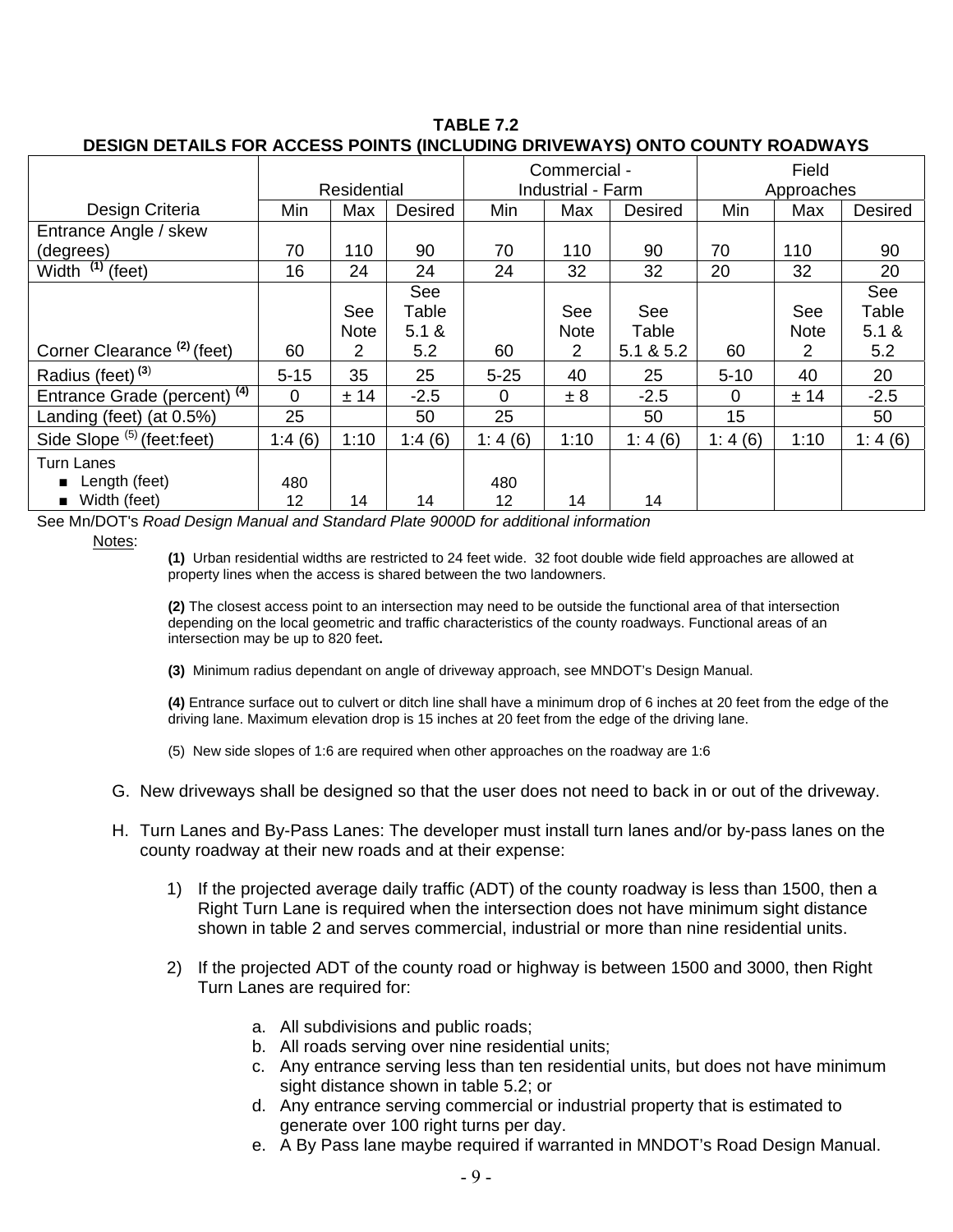- 3) If the projected ADT of the county road or highway is over 3000, then Right Turn Lanes (and Left Turn Lanes in urbanizing areas or By-Pass lanes in rural areas) are required for:
	- a. All subdivisions and public roads
	- b. All roads serving over nine residential units
	- c. Any entrance serving less than ten residential units that does not have minimum sight distance shown in Table 5.2, or
	- d. Any entrance serving commercial or industrial that is estimated to generate over 100 right turns per day
- 4) Turn lanes and/or by-pass lanes may be required if other similar accesses along the same segment of the roadway already have turn lanes and/or by-pass lanes.
- 5) Generally, turn lanes are 480 feet in length and 12 to 14 feet wide. Turn lane and by-pass lanes shall be designed per MNDOT standards.

#### **SECTION 8. ACCESS TRAFFIC STUDIES**

The County generally requires a traffic study whenever traffic generated by the proposed development is expected to exceed 500 vehicles per day or 100 vehicles in the peak hour. The purpose of the traffic study is to identify the impacts on capacity, level of service and safety which are likely to be created by a proposed development. The County may require a traffic study for any development proposal at an already congested or unsafe location. Information obtained from the study will play an integral part of the approval of the access permit.

#### Subd. 1. Traffic Study Requirements

The study should demonstrate that the proposed development:

- A. Maintains intersection level of service (LOS) D or better;
- B. Maintains ADT volume to capacity ratio of 0.75 or less on the intersecting segment of the county roadway.
- C. Preserves ability to accommodate additional growth:
	- 1. Compare remaining intersection and roadway capacity with potential of growth in surrounding area as detailed in the Goodhue County 2004 - 2025 Transportation Plan, and identify the portion of the capacity that will be utilized by the proposed development verses future traffic volumes anticipated without this development.
	- 2. Is consistent with the 2025 traffic forecasting assumptions.
- D. The report shall identify projected design hour traffic volumes for roadway segments, intersections or access points in the study area, with and without the proposed development.
- E. The traffic study needs to evaluate the impact of site generated traffic on:
	- 1. affected intersections in the vicinity of the development site;
	- 2. the quality of traffic flow on public streets and roadways located in the vicinity of the site;
	- 3. known and potential safety problems in the vicinity of the site;
- F. Traffic studies need to identify what improvements, if any, are needed to:
	- 1. ensure safe ingress to and egress from a site;